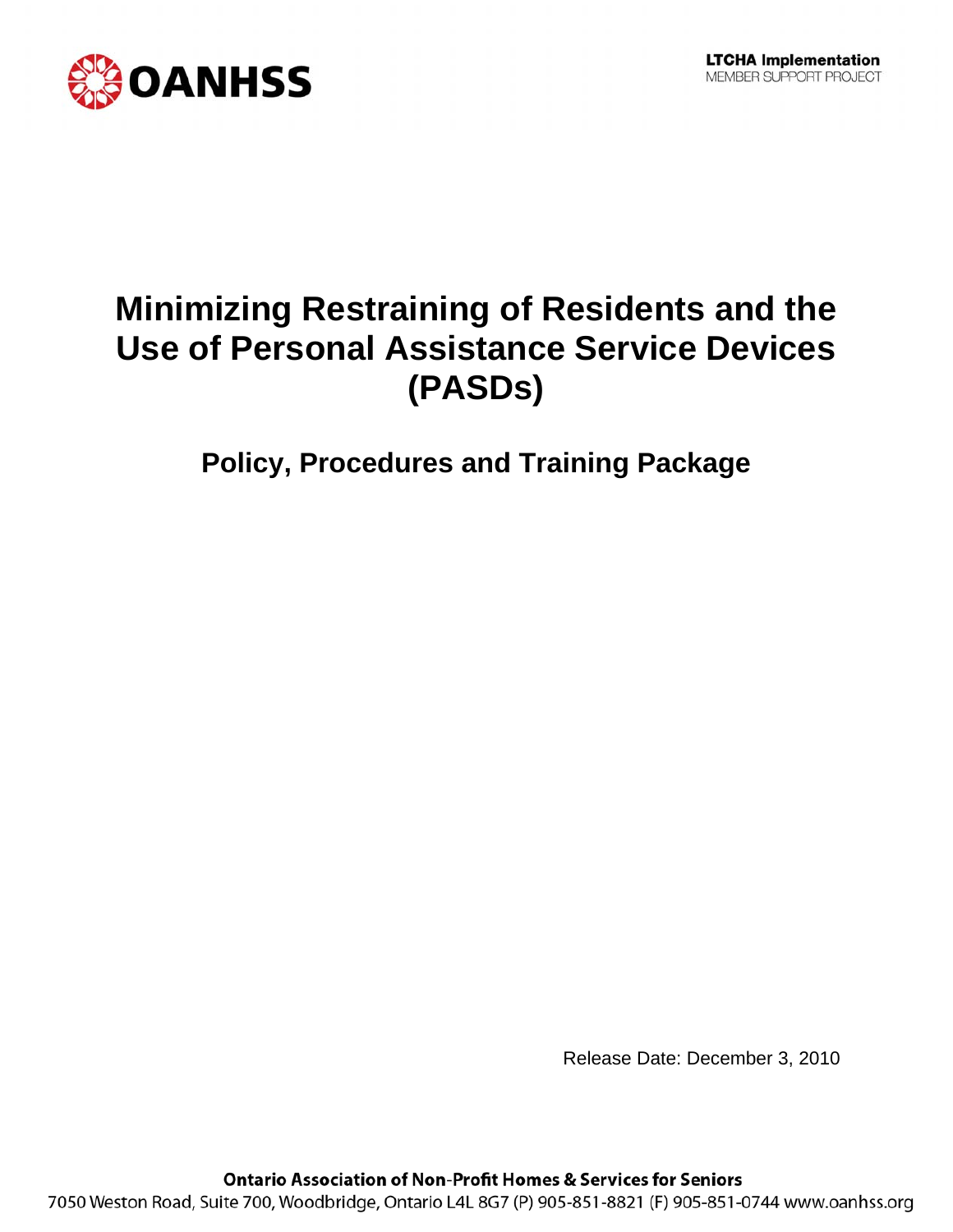#### **Disclaimer**

*The Ontario Association of Non-Profit Homes and Services for Seniors (OANHSS) Long-Term Care Homes Act (LTCHA) Implementation Member Support Project resources are confidential documents for OANHSS members only. Any review, retransmission, dissemination or other use of, or taking of any action in reliance upon this information, by persons or entities other than the intended recipients is prohibited without the approval of OANHSS.*

*The opinions expressed by the contributors to this work are their own and do not necessarily reflect the opinions or policies of OANHSS.*

*LTCHA Implementation Member Support Project resources are distributed for information purposes only. The Ontario Association of Non-Profit Homes and Services for Seniors is not engaged in rendering legal or other professional advice. If legal advice or other expert assistance is required, the services of a professional should be sought.*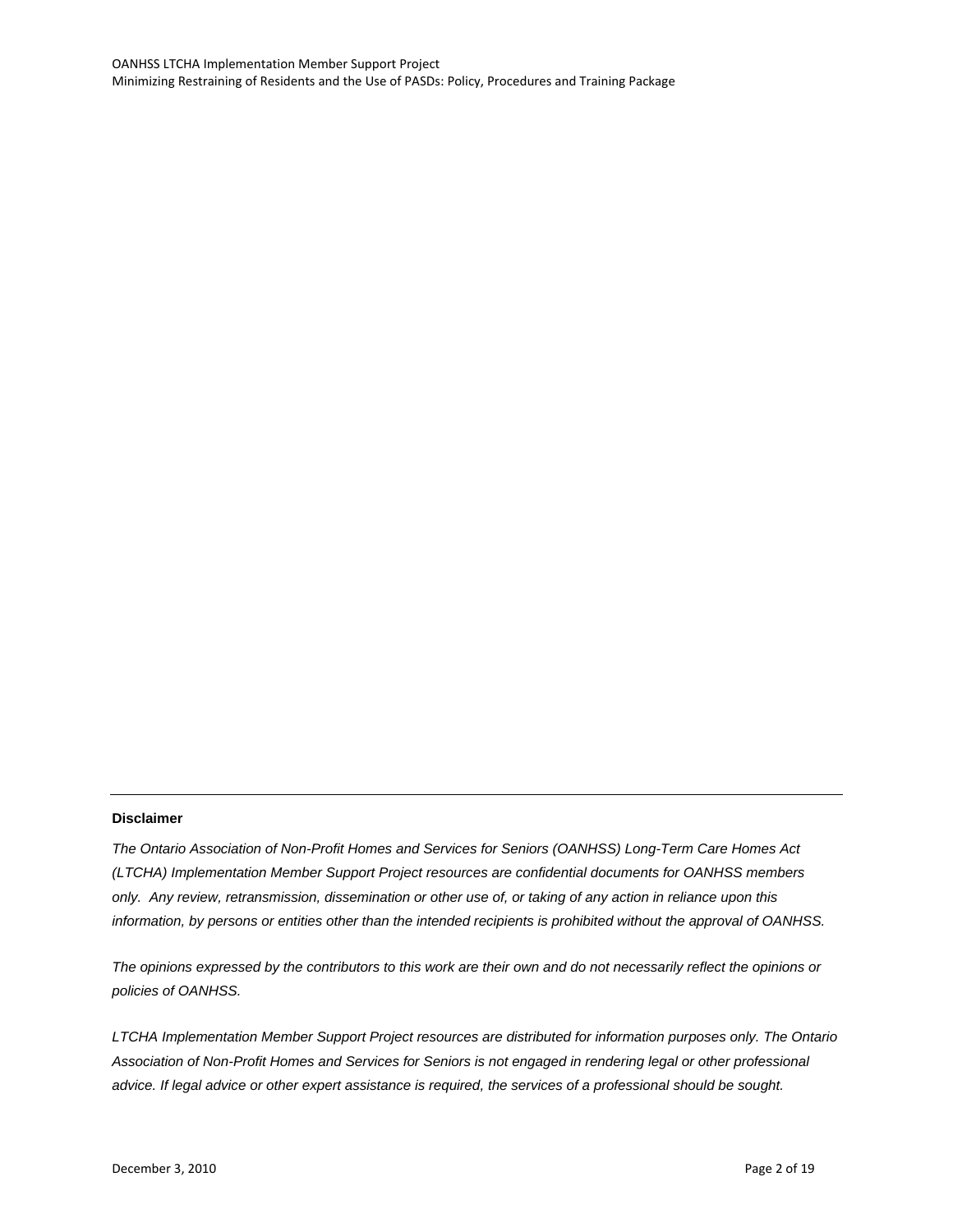## **Table of Contents**

| APPENDIX E: LEAST RESTRAINT, LAST RESORT TRAINING PRESENTATION 19 |  |
|-------------------------------------------------------------------|--|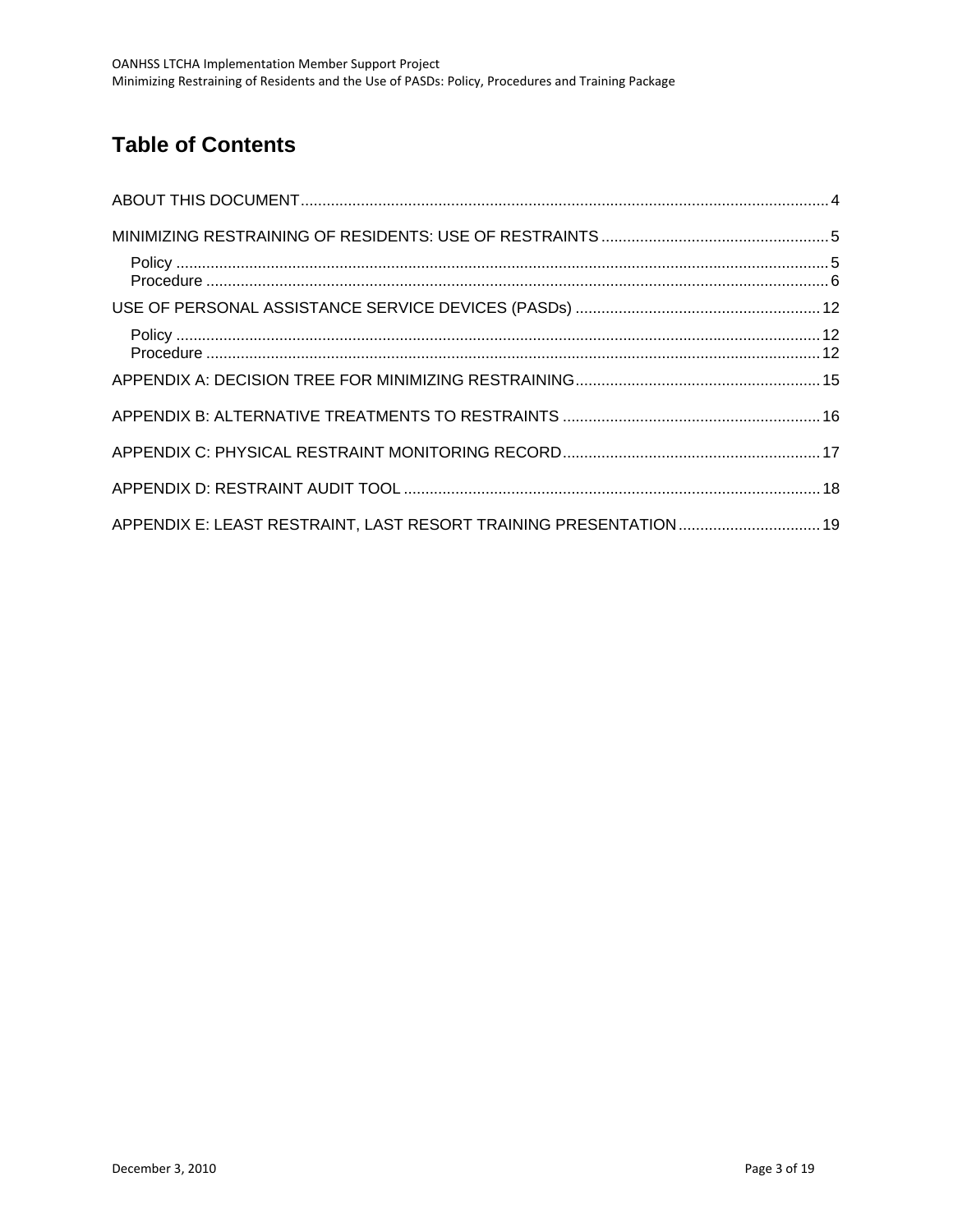## <span id="page-3-0"></span>**ABOUT THIS DOCUMENT**

The development and implementation of a policy and procedures for minimizing restraining of residents and use of personal assistance service devices (PASDs) is a requirement of Regulation 79 of the *Long-Term Care Homes Act, 2007* (LTCHA). This document contains a sample policy, procedures and staff training materials and tools that meet the minimum requirements of the LTCHA and regulation.

This package is intended to be used as a resource for OANHSS member homes to modify and customize, as appropriate. This material can also be used by homes to review their current policies and procedures and compare content. Please note: The project team have compiled these materials during the fall of 2010, and as a result, the information is based on the guidance available at this time. Members will need to regularly review the Ministry of Health and Long-Term Care (MOHLTC) Quality Inspection Program Mandatory and Triggered Protocols to ensure that internal policies and procedures align to these compliance expectations.

This document is based on the following webinar presentation by the MOHLTC and it is recommended that members base their own policy, procedures and staff training on this publication in order to ensure compliance with the LTCHA and Regulation 79: *The Fundamentals of the Long-Term Care Homes Act, 2007: "Minimizing of Restraining" Provisions*, Colleen Sonnenberg, Manager, Long-Term Care Homes Act Regulation Project, Ministry of Health and Long-Term Care and Jane E. Meadus, Barrister & Solicitor, Institutional Advocate, Advocacy Centre for the Elderly, Tuesday, August 31, 2010. This webinar presentation can be found on the MOHLTC Long-Term Care Homes site at [www.ltchomes.net](http://www.ltchomes.net/).

## **Acknowledgements**

OANHSS gratefully acknowledges the contribution of written practices, resources and tools used in the development of this package from Belmont House, Regional Municipality of Niagara, Regional Municipality of Durham, and Sunnyside Seniors' Services.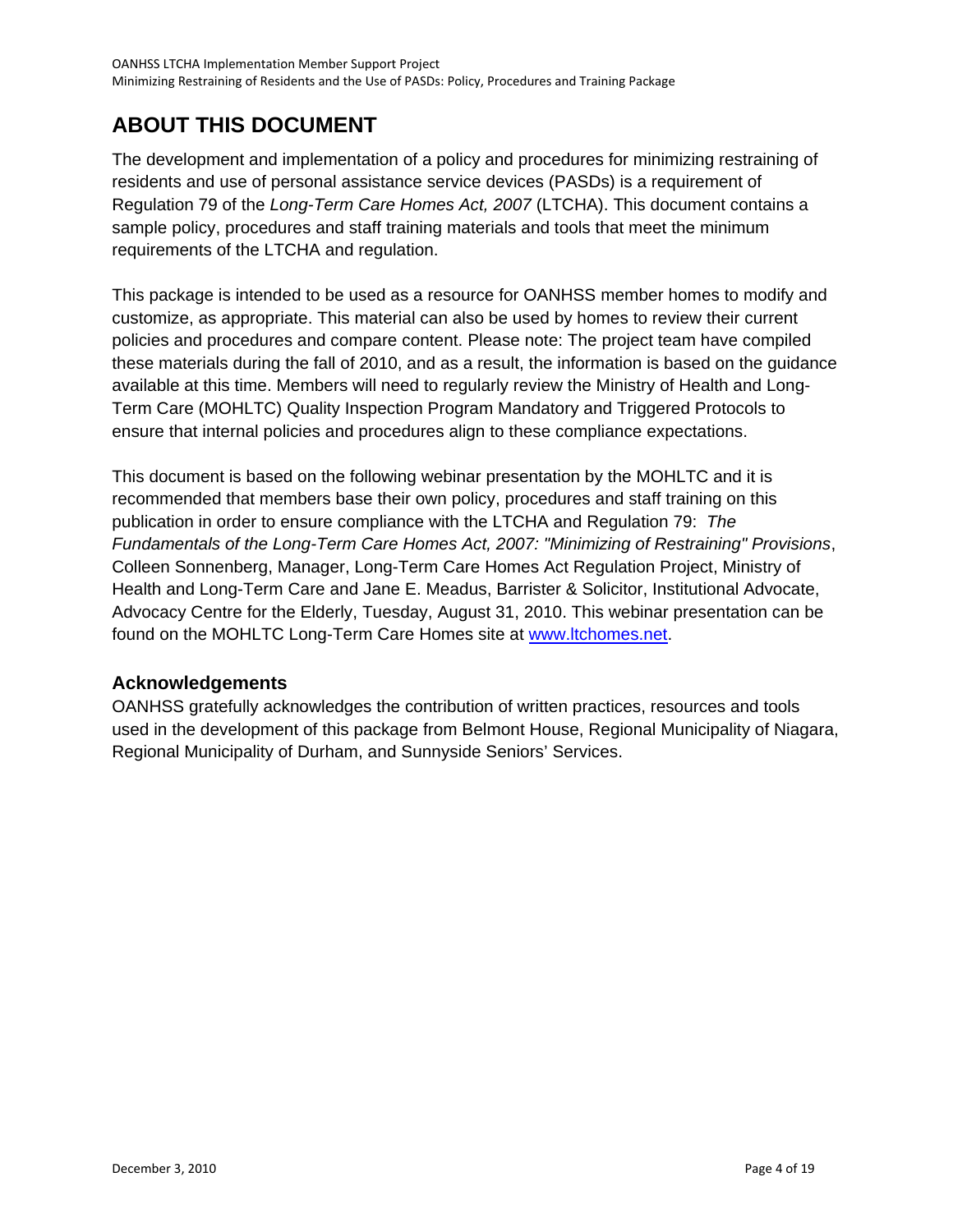## <span id="page-4-0"></span>**MINIMIZING RESTRAINING OF RESIDENTS: USE OF RESTRAINTS**

## *Policy*

The staff of the home shall ensure that the least restrictive type of physical restraint is used as an intervention after all alternatives to restraining have been considered or tried and found to be ineffective.

No resident shall be restrained for the convenience of staff or as a disciplinary measure. Only legally approved, commercially made physical restraints may be used in accordance with manufacturer's specifications and directions.

Only legally approved chemical restraints are to be used. Environmental barriers or locks can only be used when indicated on the resident's care plan. *Note: as of this release date (December 3, 2010) section 32 of the LTCHA which outlines restrictions using barriers or locks has yet to come into force.* 

Exception to this policy: Common law duty (*LTCHA* s. 36; Reg 79/10 s. 110 (1, 3-5, 8)).

• Duty of a caregiver to restrain or confine a person when immediate action is necessary to prevent serious bodily harm to the person or to others (see Procedure in Emergency Situations below).

## **Preamble**

This policy is anchored in the provisions of the *Long-Term Care Homes Act*, 2007 and upholds the following aspects of the Residents' Bill of Rights:

- Every resident has the right to live in a safe and clean environment.
- Every resident has the right not to be restrained, except in the limited circumstances provided for under this Act and subject to the requirements provided for under this Act.

### Physical Restraints Sections (*LTCHA* s. 29-36)

Under the LTCHA and Regulation 79, there are several **Prohibited Devices** (*LTCHA* s. 35; Reg 79/10 s. 112) that limit movement and are not to be used in the home as follows:

- roller bars on wheelchairs, commodes or toilets
- vest or jacket restraints
- device with locks that can only be released by a separate device
- four point extremity restraints
- device used to restrain to a commode or toilet
- device that cannot be immediately released by staff
- sheets, wraps, tensors or other types of strips or bandages used other than for therapeutic purpose.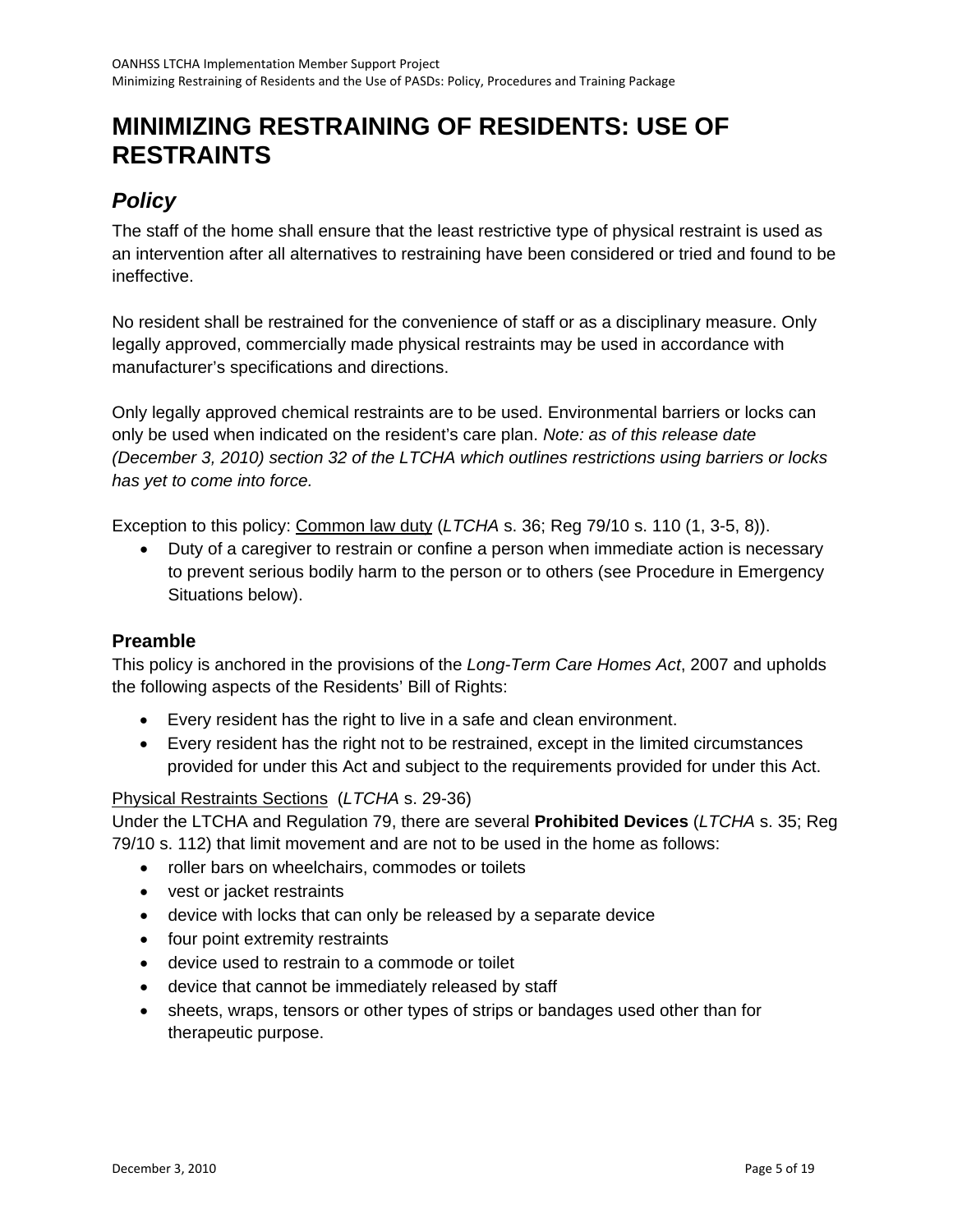<span id="page-5-0"></span>Also under section 31 of the LTCHA, no physical device can be applied to restrain a resident who is in bed, except to allow for a clinical intervention that requires the resident's body or part of the resident's body to be stationary.

The use of a physical device, from which a resident is able to both physically and cognitively release themselves, is not a restraining device (*LTCHA* s. 30(2)).

A method that imposes less control on the resident than restraining or confining the resident e.g. using a monitoring device on a resident to deal with incidents such as falls, wandering, and aggressiveness is an alternate treatment intervention.

Any use of a prohibited physical restraint, restraining for staff convenience or as a method of discipline, or non compliance with manufacturer's specifications is considered a form of resident abuse.

### Environmental Restraints (*LTCHA* s. 32)

Any device or barrier that limits the movement of an individual, and thereby confines an individual to a specific geographic area or location (e.g. secured units, wander-guard systems). The use of barriers, locks and other devices or controls at stairways as a safety measure is not a restraining of a resident. Note: as of this release date (December 3, 2010) section 32 is yet to come into force.

### Chemical Restraints (*LTCHA* s. 36(3-4))

Pharmaceuticals given with the specific and sole purpose of inhibiting specific behaviour or movement. Differentiating between the use of a drug as a therapeutic agent or a restraint is difficult. However, when a drug is used to treat clear-cut, psychiatric or medical symptoms, it is not usually considered a restraint.

### Emergency Situation (*LTCHA* s. 36(1))

An instance where a resident is apparently experiencing severe suffering or is at risk of sustaining serious bodily harm if the treatment is not administered promptly (*Health Care Consent Act*, 1996). Emergency use of physical restraints are permitted only if their use is immediately necessary to prevent the resident from injuring him/herself or others or to prevent the resident from interfering with life sustaining treatment and no other less restrictive interventions are feasible.

## *Procedure*

## **Assessment and Evaluation**

### (See Appendix A: Decision Tree.)

A physician or Registered Nurse Extended Class (RNEC) in collaboration with the interdisciplinary team may prescribe a physical restraint. The prescribing clinician should ensure that alternatives have been considered, and informed consent is obtained for the treatment from the resident and / or the substitute decision-maker.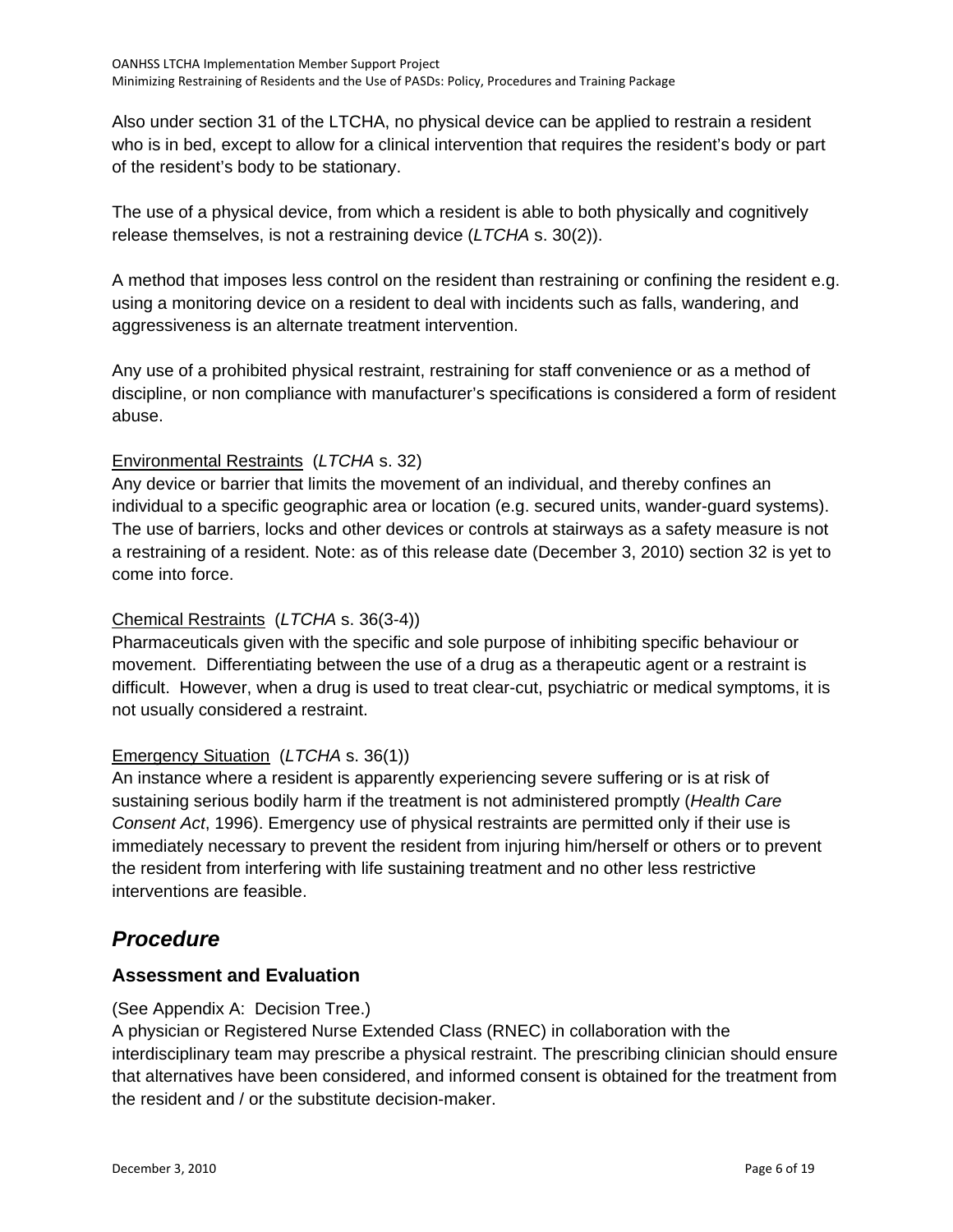- 1. Assess resident for condition, circumstances or clinical indicators that potentially require treatment interventions in collaboration with the team.
- 2. Include precipitating factors for considering a restraint including the clinical indicator(s) that necessitates the physical restraint.
- 3. Include any/all alternatives that were tried/considered and why they were not suitable (see Appendix B: Alternative Treatments to Restraints).
- 4. Obtain input from interdisciplinary team members (e.g. registered nurse (RN), physiotherapist (PT), occupational therapist (OT)) to identify alternative treatment options to be tried prior to the use of restraints.
- 5. Include in the written order what device is being ordered and instructions relating to the order.
- 6. Discuss with the resident/SDM:
	- goals such as elimination of the restraint, reduction of the severity, duration and /or frequency of use
	- measureable objectives
	- period of day when the restraint is required
	- frequency that resident will be checked
	- frequency of position change
	- frequency of skin care
	- frequency of range of motion exercises and ambulation
	- frequency of evaluation of the side effects of restraints on resident behaviour
	- deadline date for re-evaluation of the need for restraint.
- 7. Obtain and record informed consent including that the risks and benefits of alternative treatment options and risks and benefits related to use of the restraint have been outlined to the resident/SDM (*Health Care Consent Act*, 1996).

*Medical directives for restraints that are not specific to a particular resident are not permitted under any circumstances.* 

## **Care Plan**

Authorized Staff

- 1. Establish resident focused goals including reduction of severity, frequency, duration or elimination of the restraint.
- 2. Integrate alternative strategies wherever possible.
- 3. Ensure the care plan strategies have adopted the least restrictive restraint for the shortest amount of time necessary.
- 4. Outline specific steps for applying and reapplying the device according to instructions given in the order and to manufacturer's instructions and specifications; specify instructions in the care plan.
- 5. Outline specific steps for monitoring the resident at a minimum of hourly (registered nursing staff or a person who is authorized by registered nursing staff). Specify who, when, and what to observe in the care plan (Reg 79/10 s. 110) (see Appendix C: Physical Restraint Monitoring Record).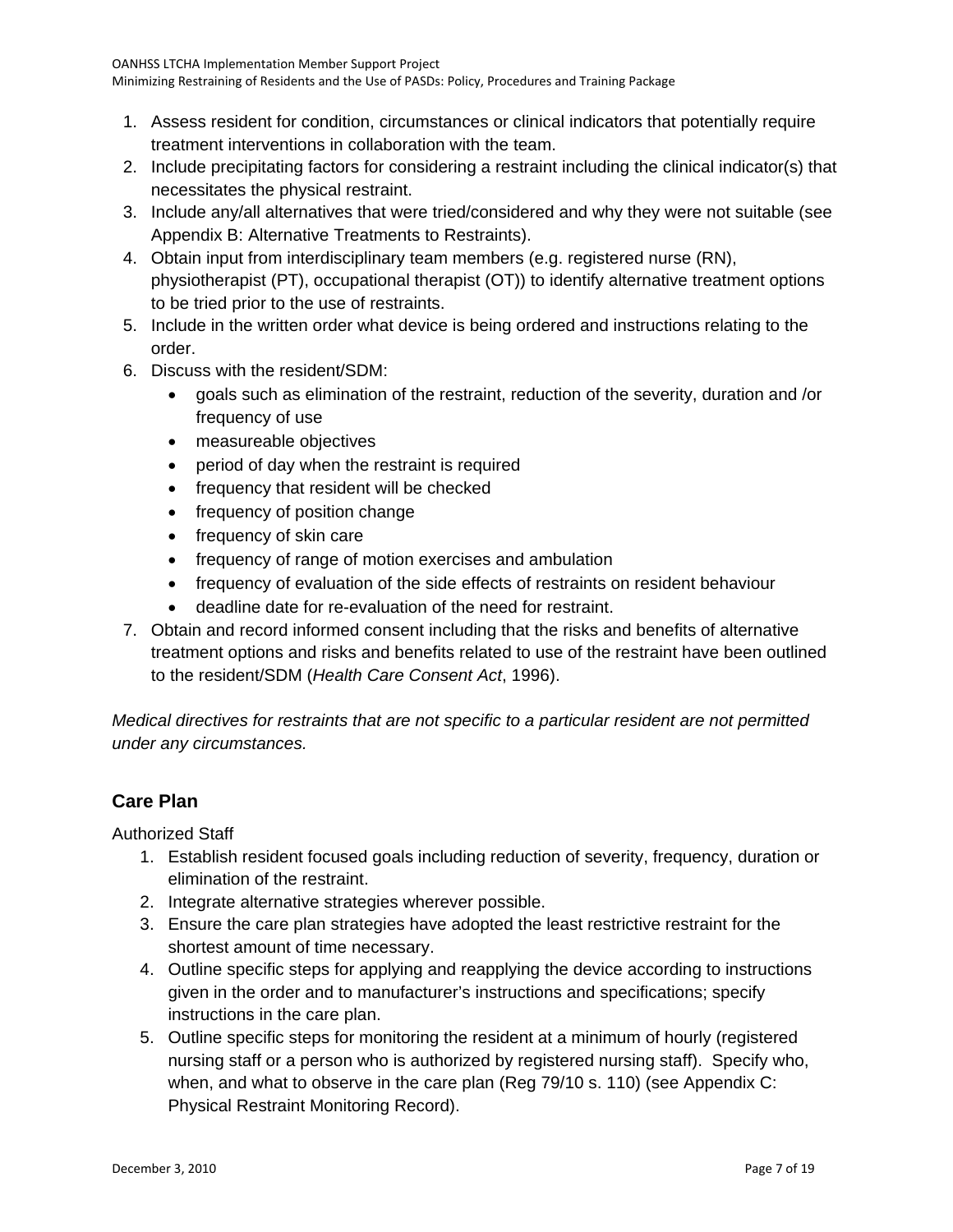- 6. Outline steps for releasing and repositioning the resident at least every 2 hours (exception for bed rail use when the resident is able to reposition him/herself) (Reg 79/10 s. 110(4)). Specify how this will be done (e.g. involvement of physiotherapist, recreation, transferring from chair to bed to toilet).
- 7. Outline steps for releasing and repositioning more frequently as required by the individual resident's condition and or circumstances.
- 8. Ensure the plan includes an interdisciplinary team approach and develop a comprehensive, integrated restorative focused plan.
- 9. Reassess (physician, RNEC or registered nursing staff only) the resident's condition, effectiveness of the restraint, need for ongoing restraint, potential to employ a less restrictive restraint at a minimum of every 8 hours and more frequently as determined by the circumstances or resident's condition.

## **Implement**

Interdisciplinary Team

- 1. Implement the care plan strategies according to the individual resident's care plan.
- 2. Document every hour on restraint monitoring record and every 2 hours when the restraint is released and the resident is repositioned and care plan interventions have been followed.

## **Monitor and Evaluate**

### Individual Resident

Registered Nursing Staff

- 1. Monitor according to the care plan.
- 2. Continually monitor emotional, cognitive, physical responses to being restrained.
- 3. Evaluate to determine if goals are achieved. Are changes to the care plan required?
- 4. Follow care planning policies for re-evaluating every 6 months.

### Restraint Policy Utilization Review

Administrator, Director of Nursing or Care, Registered Nursing Staff

- 1. Perform an analysis of the available data related to the use of physical devices and also pursuant to the common law duty (*LTCHA* s. 36). The type of information to be used in the analysis of the policy on restraint utilization may include:
	- Care plan reviews and the clinical indicators or circumstances causing the need for restraint, analyzing the potential to reduce severity or eliminate use of restraint.
	- the documented reasons for restraints based on resident population and their physical and cognitive health (see RAI-MDS 2.0 section G and B) and personal histories.
	- the types of alternatives tried and unsuccessful.
	- the least restrictive methods of restraint have been used in light of resident population and conditions.
	- the trends in alterations in skin integrity.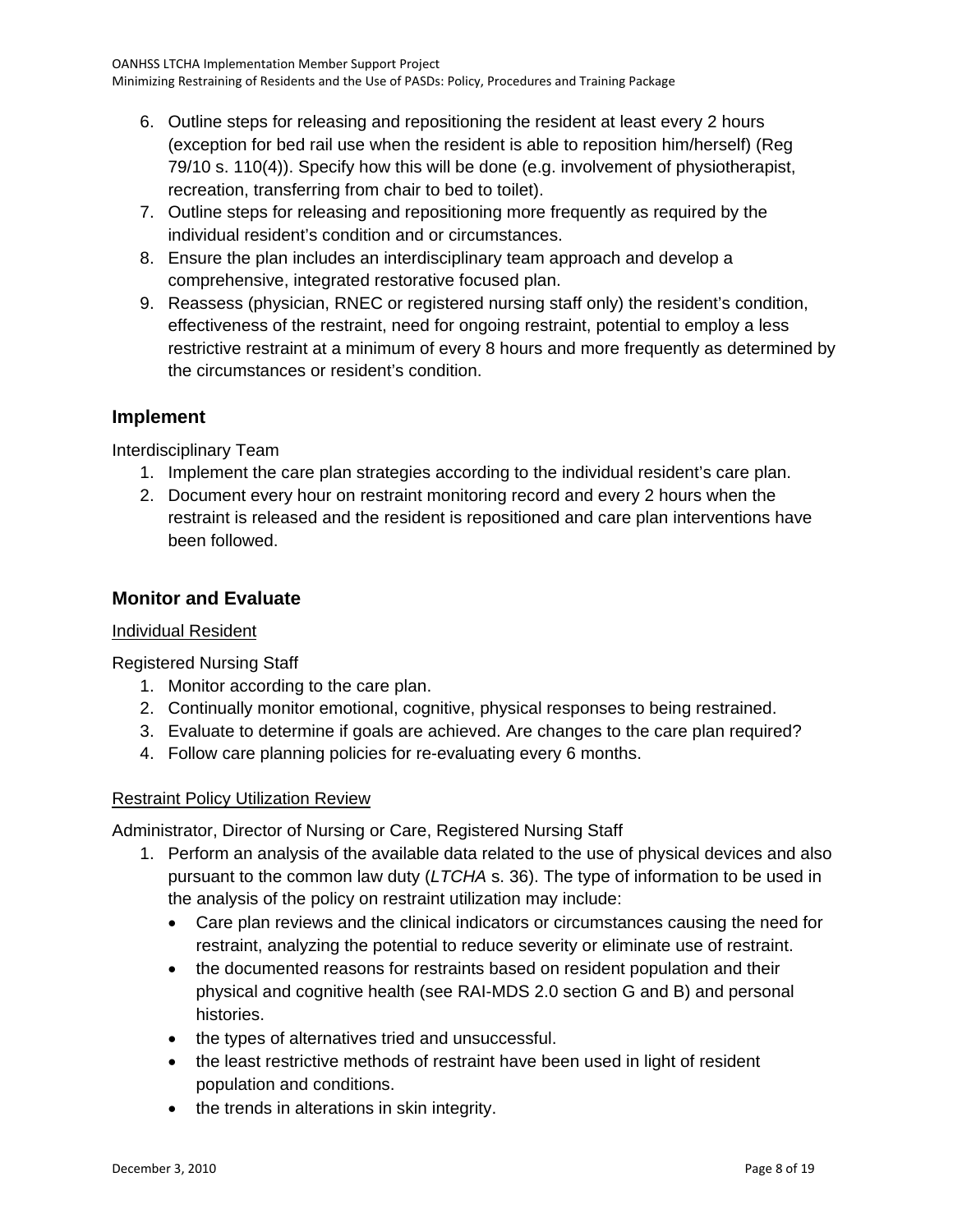- number and severity of falls comparing quarter to quarter through RAI-MDS 2.0 section J and QI reports to see if restraint use has had an impact.
- number of reactive behaviors comparing quarter to quarter to see if restraint has had an impact through RAI-MDS 2.0 section E, ABS Score and quality improvement reports.
- trends in data recorded on internal tools such as Appendix C: Physical Restraint Monitoring Record and Appendix D: Restraint Monitoring Record.
- 2. Evaluate the policy effectiveness annually or more frequently.
	- Annually evaluate the utilization and effectiveness of the policy for minimizing restraining of residents and what changes and improvements are required in order to ensure that the use of restraints is in compliance with the LTCHA and Reg 79/10 s. 113.

## **Documentation and Parties Responsible**

The following table describes the various forms of documentation required when minimizing restraining of residents and the parties responsible (Reg 79/10 s. 110(7)).

| <b>Documentation</b>                                                                                                                    | <b>Parties Responsible</b>                                                     |
|-----------------------------------------------------------------------------------------------------------------------------------------|--------------------------------------------------------------------------------|
| Informed consent                                                                                                                        | Physician, RNEC,                                                               |
| Written order                                                                                                                           | Physician, RNEC                                                                |
| RAI-MDS 2.0                                                                                                                             | Registered Nursing Staff (for measureable<br>objectives and outcomes)          |
| Alternative treatment sheet                                                                                                             | Team                                                                           |
| Care plan                                                                                                                               | <b>Registered Nursing Staff</b>                                                |
| <b>Restraint Flow Sheet: frequency</b><br>hourly                                                                                        | RN, RPN, Personal Support Worker                                               |
| Monthly analysis of restraining<br>of residents by use of a physical<br>device (LTCHA s. 31)                                            | <b>Registered Nursing Staff</b>                                                |
| Review and Revise the care<br>plan every 6 months                                                                                       | RN, RPN                                                                        |
| Annual evaluation of the<br>effectiveness of the policy and<br>improvement introduced<br>resulting from the evaluation<br>(LTCHA s. 29) | Administrator, Director of Nursing or Care,<br><b>Registered Nursing Staff</b> |

## **Procedure in Emergency Situations**

In emergency situations (see definition of emergency situation above), the RN may decide on the use and type of restraint that is required provided that:

1. Available alternative methods have been tried and failed.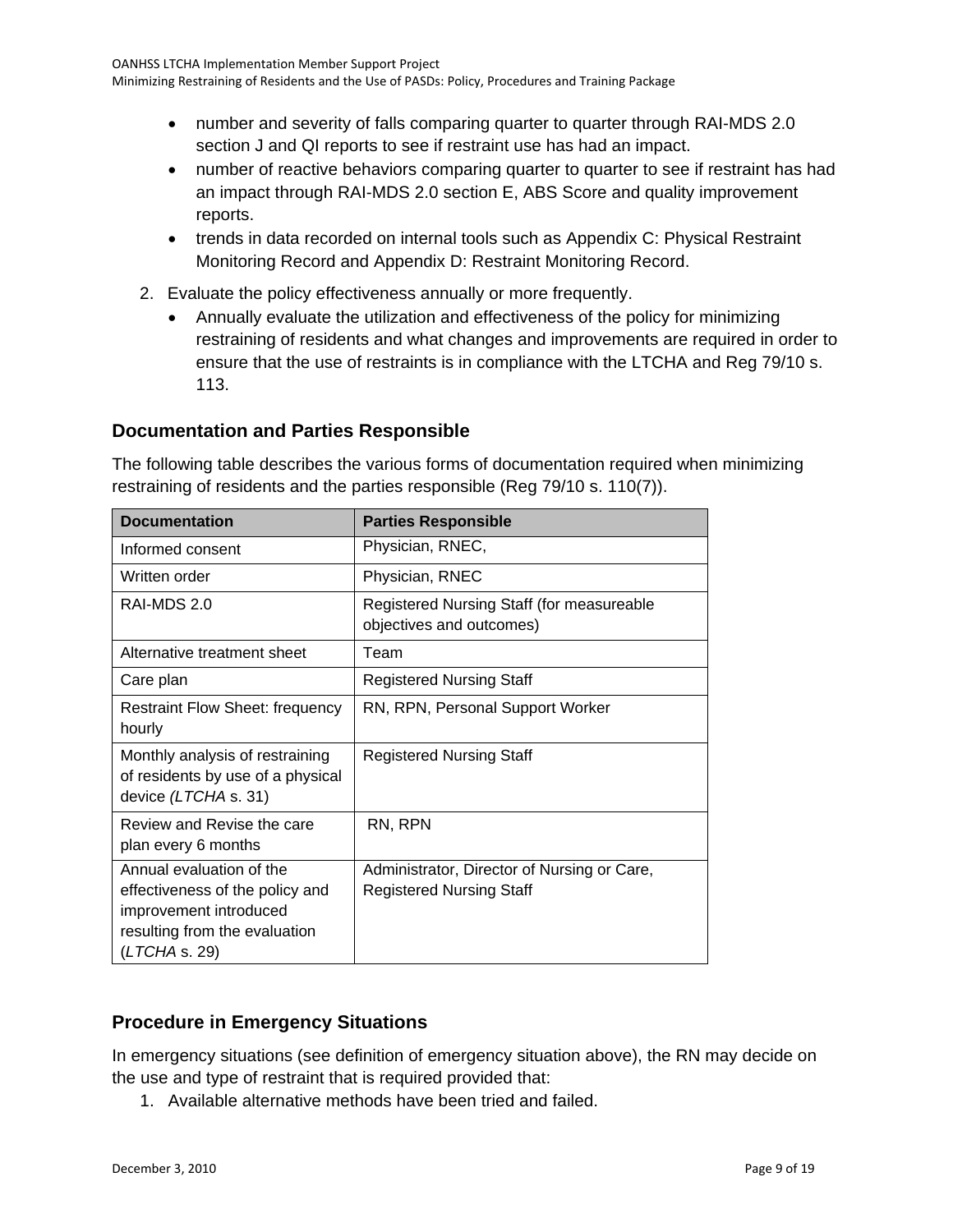- 2. The interventions and reactions of the resident are documented as are the justification for restraint use including the precipitating circumstances, who made the order, what device was ordered and any instructions related to the order, the person who applied the restraint and the time of application.
- 3. All assessments, reassessments and monitoring including the resident's response, every release and repositioning, time of removal or discontinuance and follow-up care must be documented. Document is completed according to the plan of care.
- 4. Obtain a physician's verbal order for any restraint within 12 hours.
- 5. The resident must be assessed every 15 minutes by physician, RNEC or registered nursing staff and at any other time based on the resident's condition or circumstances. *Note: If the order is obtained from an on-call physician other than the resident's attending physician (e.g. on a week-end), the regular attending physician must be made aware of and re-evaluate the order at the earliest reasonable opportunity.*
- 6. If the restraint is to be continued, the attending physician is responsible for reordering the restraint including the type of restraint and application details.
- 7. Proceed as per policy for use of restraints.

## **Staff Orientation and Training**

## Staff Orientation

Prior to assuming their job responsibilities, direct care staff must receive training on restraints policies and procedures and the correct use of equipment as it relates to their jobs (*LTCHA* s. 76(1)).

## **Training**

Direct care staff must receive annual retraining on restraints policies and procedures and the correct use of equipment as it relates to their jobs.

Orientation and training includes the following:

Staff and contractors who provide direct care to residents must receive orientation and annual training on minimizing restraining of residents.

- 1. Registered staff oriented and trained using Appendix E: Least Restraint-Last Resort Presentation.
- 2. Hands on instruction and practice on correct use of physical restraints.
- 3. Other as deemed necessary by the home.

## **Summary**

The following table summarizes the LTCHA restraints requirements at a glance as originally published within the following source document: *The Fundamentals of the Long-Term Care Homes Act, 2007: "Minimizing of Restraining" Provisions*, Colleen Sonnenberg, Manager- Long-Term Care Homes Act Regulation Project, Ministry of Health and Long-Term Care and Jane E. Meadus, Barrister & Solicitor, Institutional Advocate- Advocacy Centre for the Elderly, Tuesday, August 31, 2010.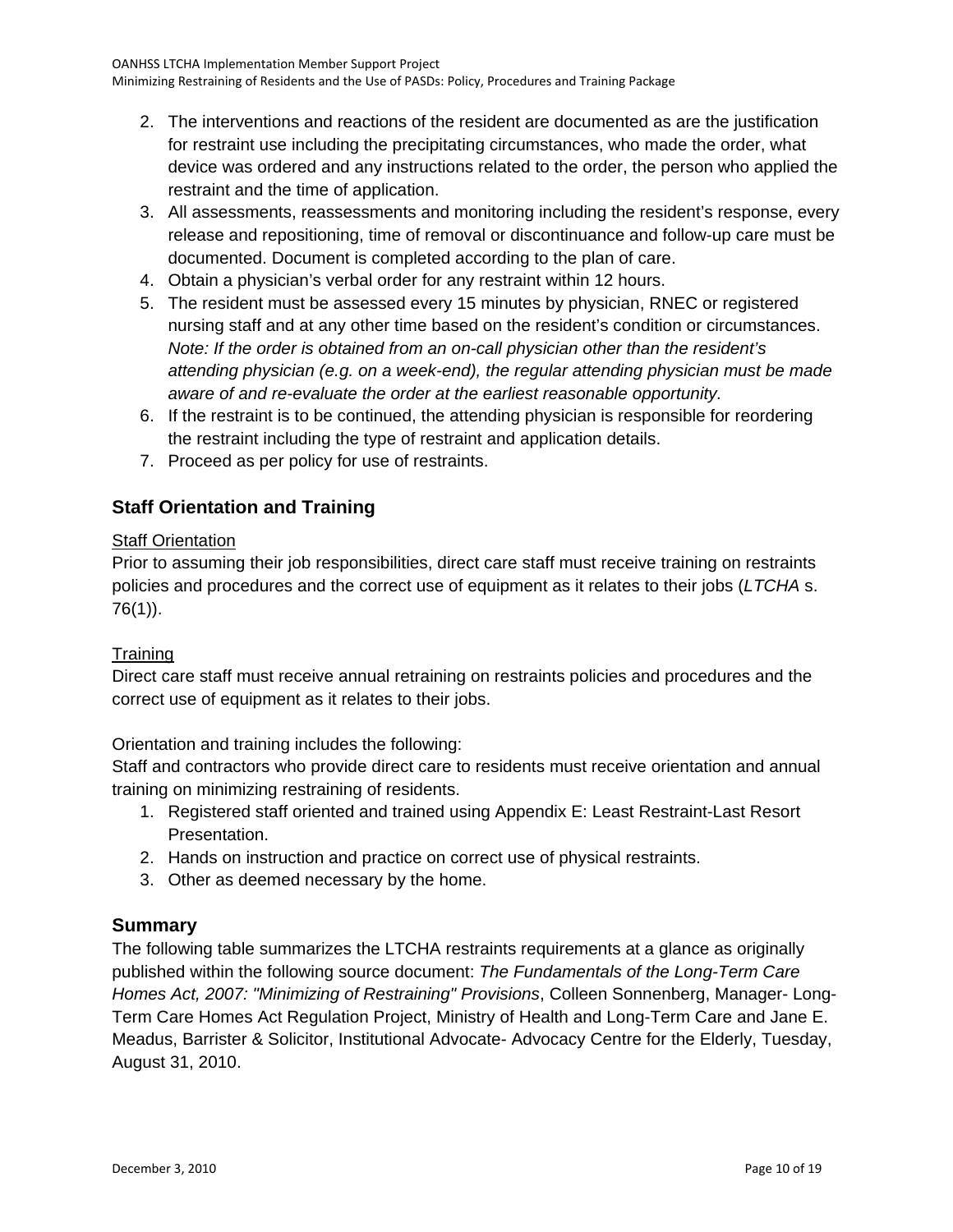|                                                                     | <b>Restraint by</b><br>physical device           | <b>PASD</b>                                                 | Common law<br>duty                                                               |  |
|---------------------------------------------------------------------|--------------------------------------------------|-------------------------------------------------------------|----------------------------------------------------------------------------------|--|
| Who can order or<br>MD, RN (EC)<br>approve?                         |                                                  | MD, RN, RPN,<br>OT, PT                                      |                                                                                  |  |
| Prior to application<br>Consent                                     |                                                  | Prior to application                                        | Following use, explain<br>the reason to resident/<br>SDM                         |  |
| Staff under instruction<br>Application<br>of MD, RN (EC)            |                                                  | Staff as outlined in<br>plan of care                        | Immediate action to<br>prevent serious bodily<br>harm to the person or<br>others |  |
| Reassessment                                                        | At a minimum q8hr by<br>MD, RN (EC) or<br>RN/RPN |                                                             | At a minimum g15min<br>by MD, RN (EC) or<br>RN/RPN                               |  |
| At a minimum q1hr by<br>Monitoring<br>RN/RPN or authorized<br>staff |                                                  | As outlined in plan of<br>care                              | ongoing                                                                          |  |
| Minimum q2hr for<br>Release /<br>repositioning<br>repositioning     |                                                  | Minimum g2hrs if<br>dependent on staff for<br>repositioning | As necessary based on<br>resident's condition or<br>circumstances                |  |
| Removal                                                             | As soon as no longer<br>necessary                | As soon as no longer<br>required for activity of<br>living  | As soon as no longer<br>necessary                                                |  |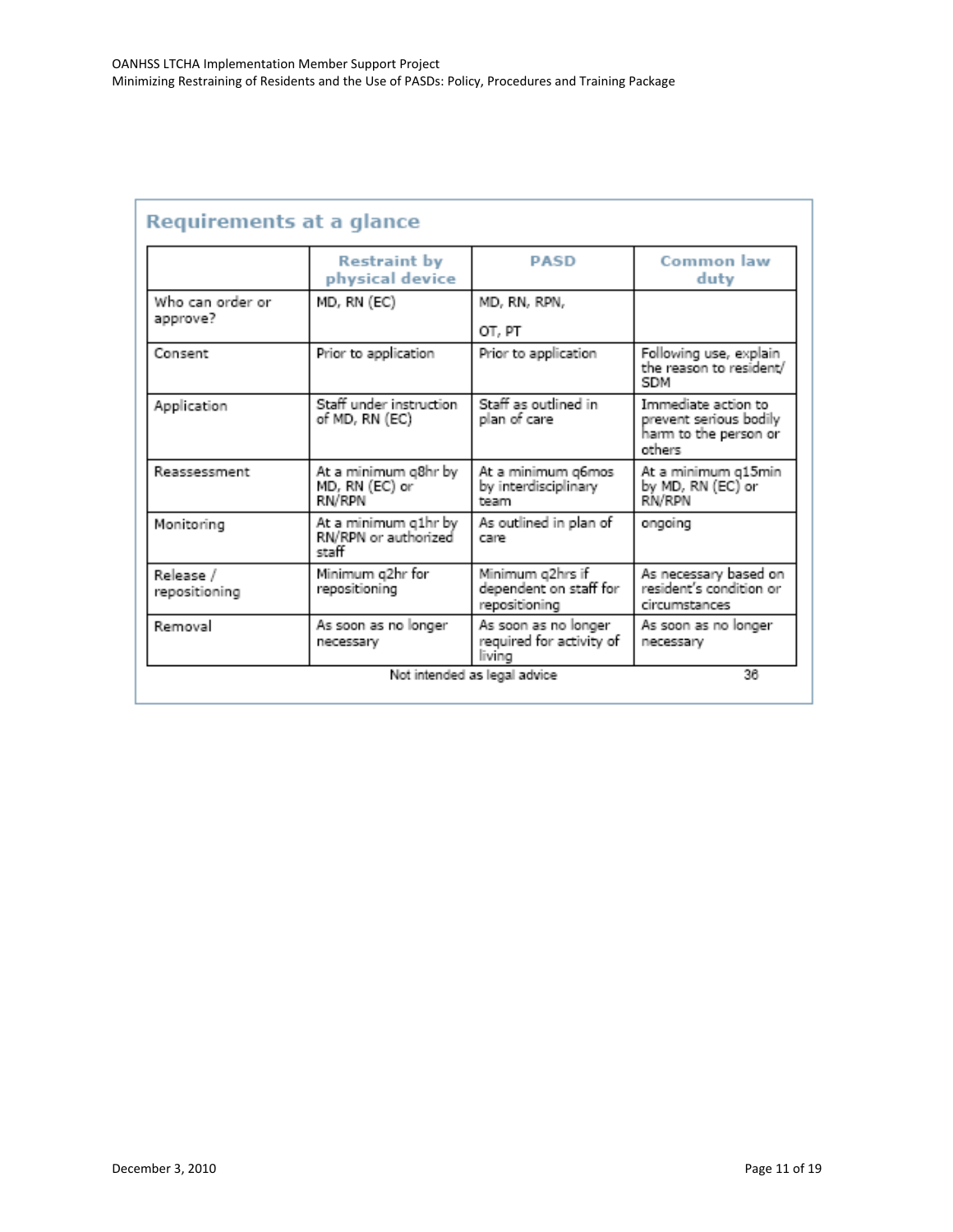## <span id="page-11-0"></span>**USE OF PERSONAL ASSISTANCE SERVICE DEVICES (PASDs)**

## *Policy*

The home shall ensure that the resident's care plan indicates a measureable objective that explains the purpose of the use of the PASD and is limited to enabling a resident's specific activity of daily living. The care plan must also outline how the specific personal assistance service device is to be used and the timeframe for its use. The care plan must be communicated to all staff and followed consistently.

## **Definition: PASD**

A personal assistance service device (PASD) is a device used to assist a person with a routine activity of living. A PASD may limit or inhibit movement and may restrain a resident but is not considered a restraint if the intent is to provide assistance with activities of daily living (*LTCHA* s. 33(1-5); Reg 79/10 s. 111(1-2)).

The resident's care plan *must* indicate how, when and why the device is to be used as a support to promote independence and quality of life. The care plan must indicate the removal of the device as soon as no longer needed to promote independence. When a PASD (i.e. a device) is being used to restrain a resident rather than to assist the resident with a routine activity of living, it is considered a restraining device (*LTCHA* s. 36(6) & s. 31).

*See also additional definitions located above in the policy for Minimizing Restraining of Residents: Use of Restraints.* 

## *Procedure*

## **Assessment**

The use of the PASD must be approved by one of the following:

- a physician
- a registered nurse
- a registered practical nurse
- a member of the College of Occupational Therapists of Ontario
- a member of the College of Physiotherapists of Ontario.

This assessment is carried out collaboratively by an interdisciplinary team. The prescribing clinician is required to obtain informed consent for the treatment from the resident and or the substitute decision-maker (SDM).

*Note: If the PASD is being used to restrain a resident, then the policy for Minimizing Restraining of Residents: Use of Restraints must be followed.*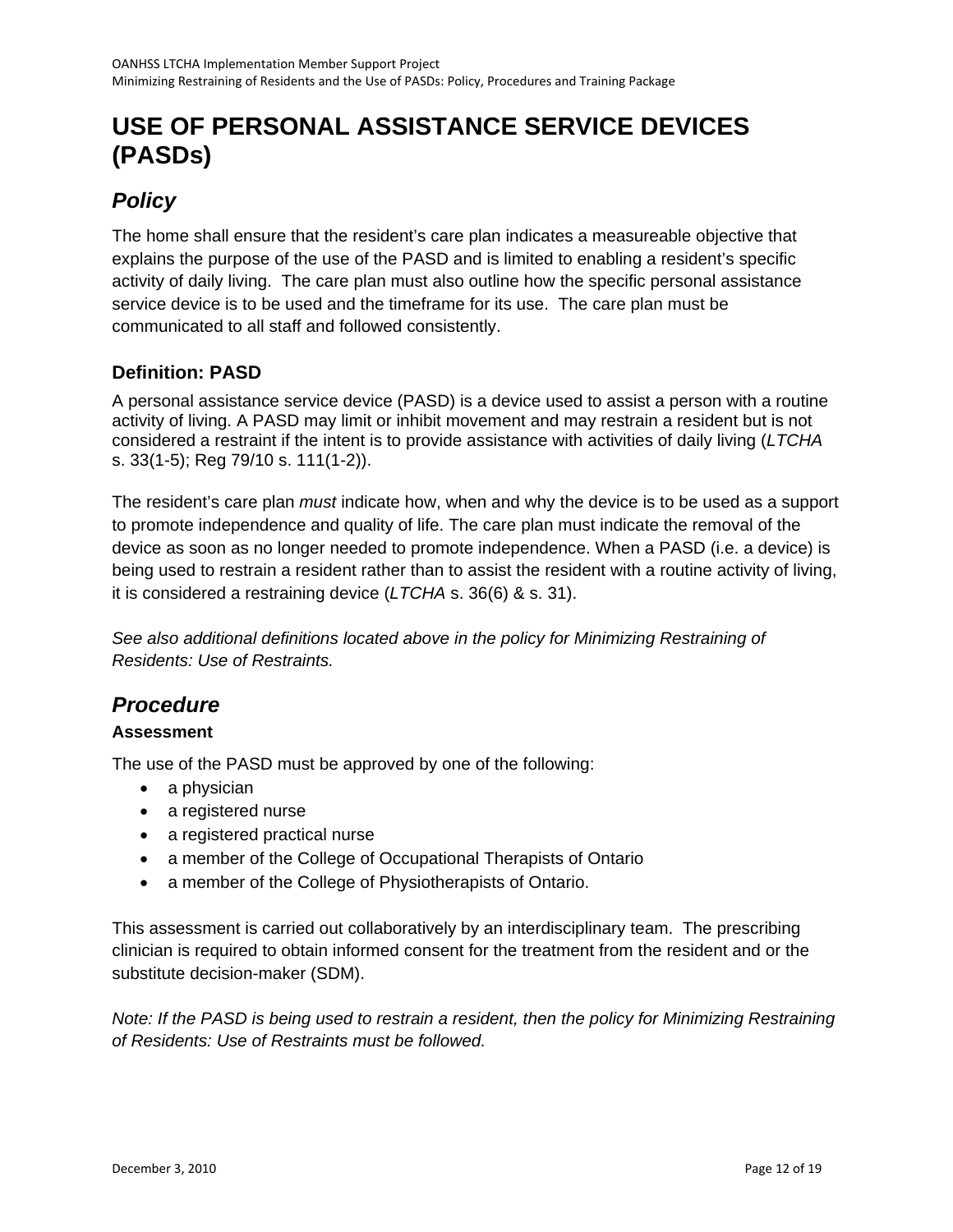The assessment will:

- 1. Identify precipitating factors for considering a PASD including the clinical indicator(s) or functional deficits.
- 2. Obtain input from team members (e.g. registered nurse (RN), physiotherapist (PT), occupational therapist (OT)) to identify alternative treatment options to be tried prior to the use of a PASD.
- 3. Consider and try alternatives to the use of a PASD.
- 4. Include any/all alternatives that were tried/considered and why they were not suitable.
- 5. Discuss with the resident/SDM:
	- Goals for use of the PASD
	- measureable objectives related to support for daily living activity
	- period of day when the PASD is required
	- frequency that resident will use it
	- deadline date for re-evaluation of the need for the PASD
	- when the PASD would be considered a restraint; when a "PASD" (i.e. a device) is being used to restrain a resident rather than to assist the resident with a routine activity of living, it is considered as a restraining device (*LTCHA* s. 36(6) & s. 31).
	- alternatives to the PASD.
- 6. Obtain and record informed consent (including that the risks and benefits of alternative treatment options and risks and benefits related to use of the PASD have been outlined to the resident/SDM (*Health Care Consent Act*, 1996)).
- 7. Develop goals and strategies on the care plan in collaboration with the team.
- 8. Provide the PASD when alternatives have been deemed ineffective to assist the resident with the routine activity of living.
- 9. Ensure the PASD is reasonable, in light of the resident's physical and mental condition and personal history, and is the least restrictive of such reasonable PASDs that would be effective to assist the resident with the routine activity of living.

## **Care Plan**

The care plan must include a description of the device that is being authorized and instructions relating to the order: purpose, when it will be used, how it will be used, how long it will be used, duration and frequency of use.

- 1. The plan of care must reflect the goals for use of the PASD and how, when and why the device is to be used.
- 2. Establish resident focused goal related to support for specific activity of living for which the device is required.
- 3. Intervention descriptions will include how the PASD will be used, when, how long, who will apply and remove, frequency of monitoring, and the specific risks associated (e.g. skin breakdown).
- 5. The PASD must be applied and adjusted as needed according to manufacturer's specification and instructions.
- 6. The PASD must be removed as soon as it is no longer required to provide the resident with the specific routine of daily living for which it is intended.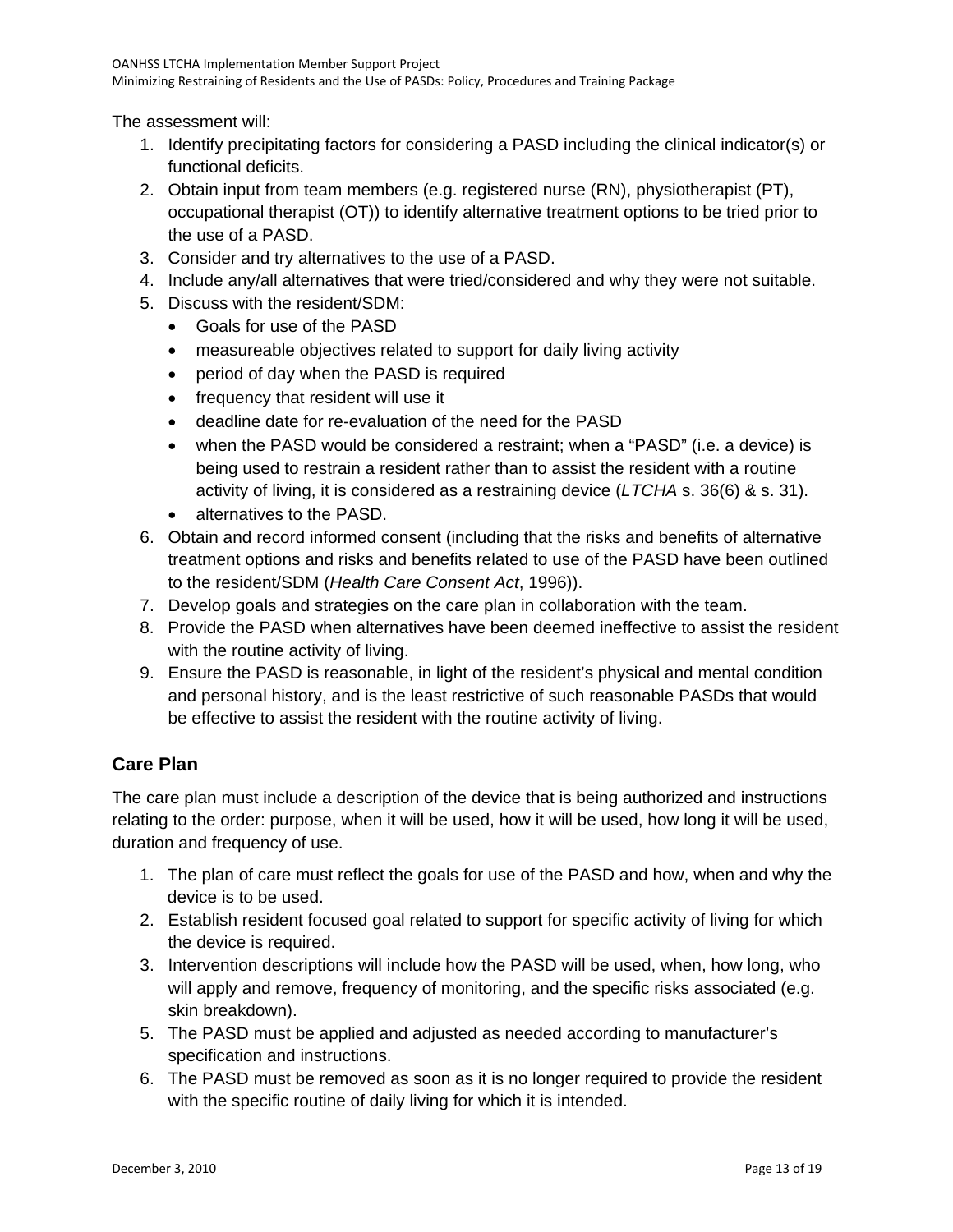### **Implementation**

1. Implement strategies according to the care plan.

### **Monitoring and Evaluation**

- 1. Monitor according to the care plan.
- 2. Ensure the care plan is being followed.
- 3. Is resident functional ability improved or maintained by using the PASD?
- 4. Is the resident satisfied with use of PASD?
- 5. Continually monitor emotional, cognitive, physical responses to use of PASD.
- 6. Evaluate to determine if goals are achieved.
- 7. Are changes to the care plan required?

### **Documentation**

Documentation of PASD use must include the following:

- Authorization of the use of the device.
- Care plan to indicate intent as a PASD otherwise follow restraint documentation procedures.
- Progress toward stated goal.
- Monitoring and evaluation of PASD.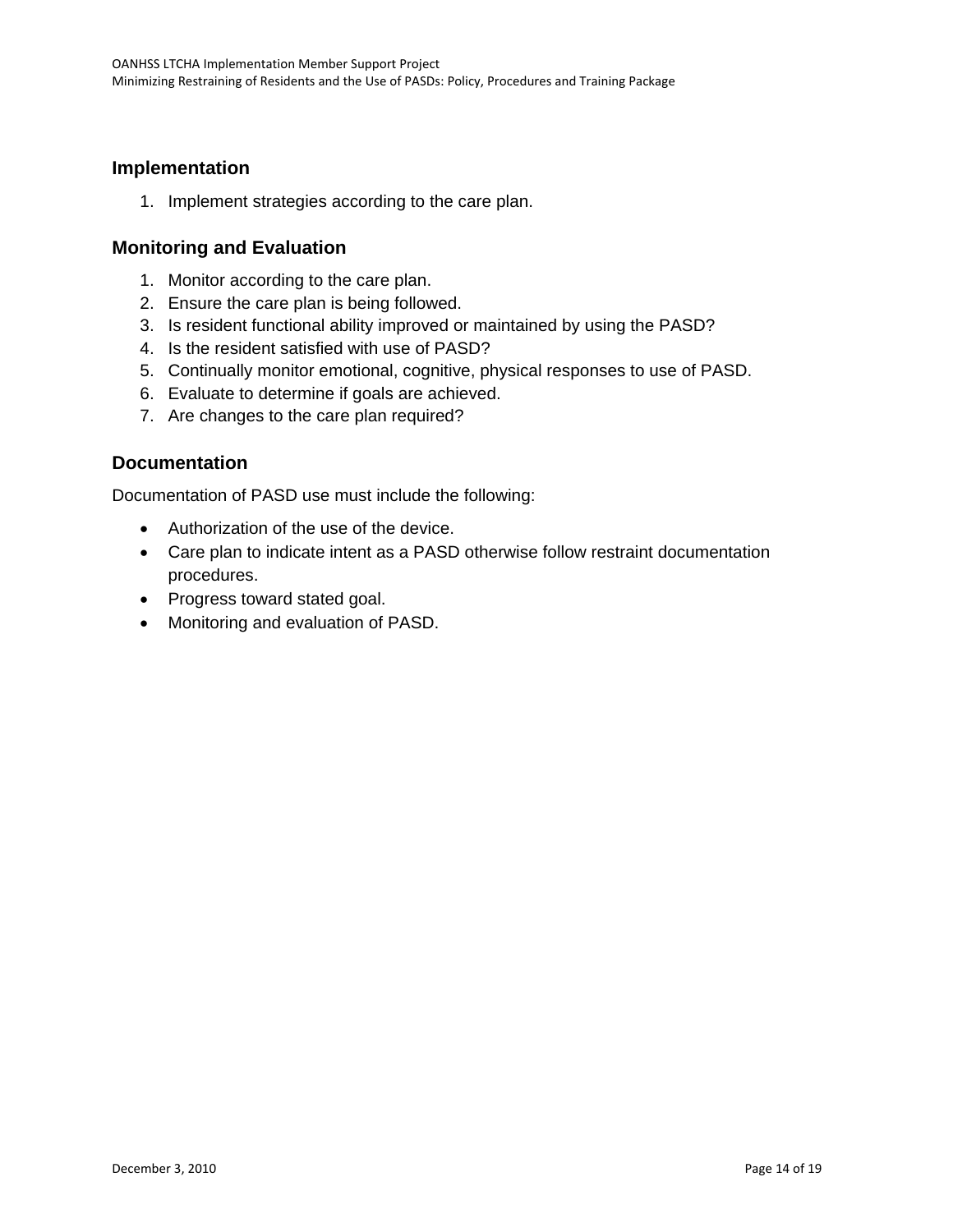## <span id="page-14-0"></span>**APPENDIX A: DECISION TREE FOR MINIMIZING RESTRAINING**

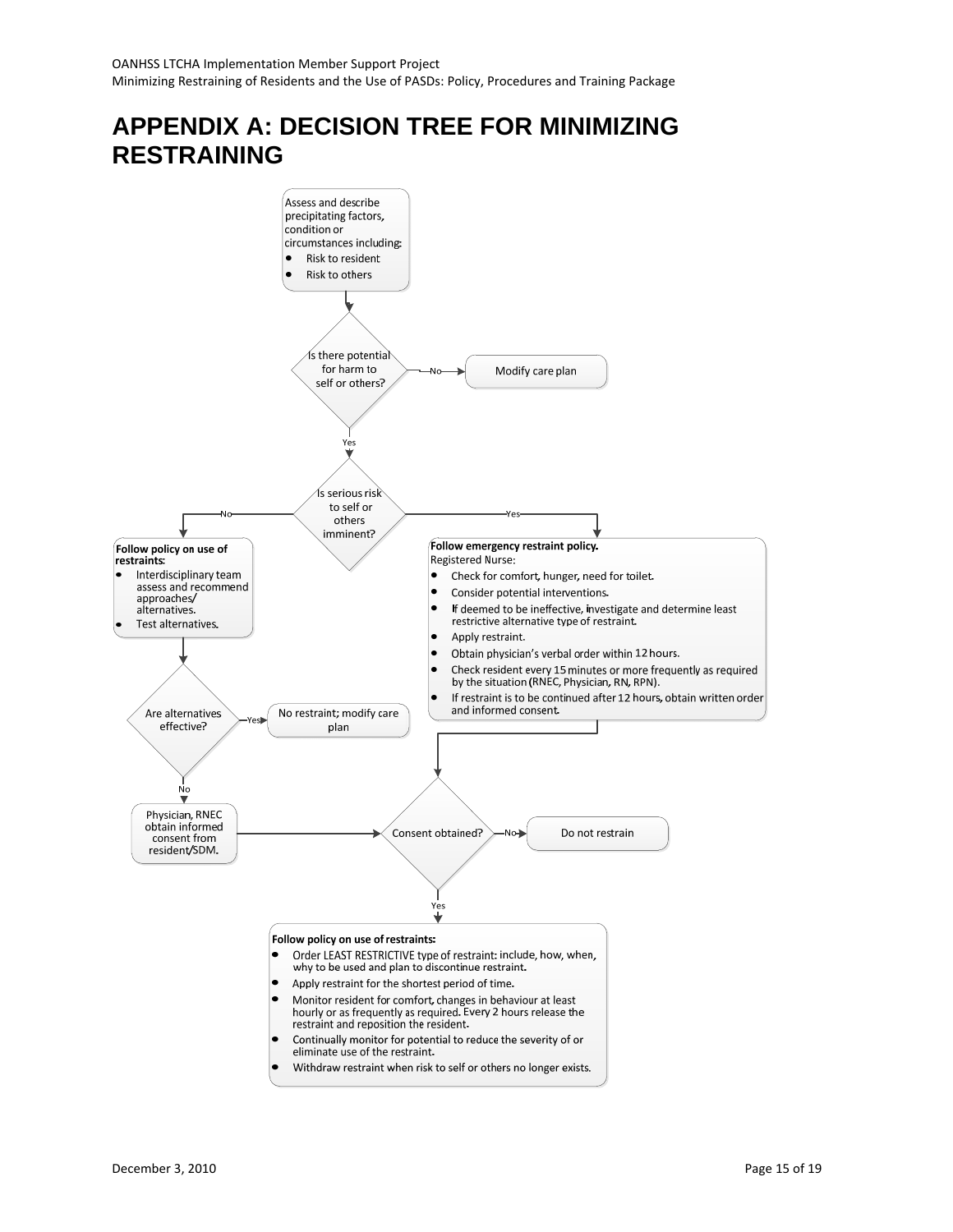## <span id="page-15-0"></span>**APPENDIX B: ALTERNATIVE TREATMENTS TO RESTRAINTS**

Resident Name: (last/first)\_\_\_\_\_\_\_\_\_\_\_\_\_\_\_\_\_\_\_\_\_\_\_\_\_Room # \_\_\_\_\_\_\_ Date (y/m/d)\_\_\_\_\_\_\_\_\_\_\_\_\_\_

### Tick ( $\checkmark$ ) the alternative treatment to be tried for the following high risk behaviours

|                  | <b>Falls</b>                                          |        |                                                       |  |  |  |
|------------------|-------------------------------------------------------|--------|-------------------------------------------------------|--|--|--|
| $\Box$           | Assess and track underlying cause (e.g. poor          | □      | Provide glasses, hearing aids, walking aids and make  |  |  |  |
|                  | balance); refer to physiotherapist                    |        | easily available                                      |  |  |  |
| □                | Call bell demonstration                               | $\Box$ | Assess for protective devices (e.g. helmet, hip       |  |  |  |
|                  |                                                       |        | protectors)                                           |  |  |  |
| □                | Decrease environmental risk factors by ensuring       | $\Box$ | Ensure resident is wearing proper footwear            |  |  |  |
|                  | good lighting, uncluttered walkways, dry floors       |        |                                                       |  |  |  |
| □                | Schedule daily nap                                    | $\Box$ | Put mattress on floor                                 |  |  |  |
| □                | Use high low bed                                      |        | Contract with resident to ask for assistance when     |  |  |  |
|                  |                                                       | □      | performing an activity that often leads to a fall (if |  |  |  |
|                  |                                                       |        | cognitively aware)                                    |  |  |  |
| □                | Routine Positioning (q2h)                             | $\Box$ | <b>Medication review</b>                              |  |  |  |
| □                | Alternate rest and activity                           |        |                                                       |  |  |  |
| $\Box$           | Other (describe)                                      |        |                                                       |  |  |  |
| <b>Wandering</b> |                                                       |        |                                                       |  |  |  |
| □                | Attend to basic needs (nutrition, elimination)        | □      | Provide verbal orientation                            |  |  |  |
| $\Box$           | Display signs                                         | $\Box$ | Redirect with simple commands                         |  |  |  |
| □                | Night light                                           | $\Box$ | Place yellow Velcro barrier across rooms that are     |  |  |  |
|                  |                                                       |        | "off" limits (e.g. other resident rooms)              |  |  |  |
| □                | Protective unit (secured unit)                        | $\Box$ | Wander guard bracelet                                 |  |  |  |
| $\Box$           | Diversional activities: pets, music, puzzles, crafts, | $\Box$ | Masking tape on floor to create a grid effect.        |  |  |  |
|                  | cards, snacks                                         |        |                                                       |  |  |  |
| $\Box$           | Alternate rest and meaningful/purposeful activity     | $\Box$ | Refer to Occupational Therapist for additional        |  |  |  |
|                  |                                                       |        | suggestions                                           |  |  |  |
| □                | Other (describe)                                      |        |                                                       |  |  |  |
|                  | <b>Restlessness, Agitation, Responsive Behaviours</b> |        |                                                       |  |  |  |
| □                | Attend to basis needs (nutrition, elimination)        | $\Box$ | Redirect with simple instructions                     |  |  |  |
| □                | Gentle touch & other forms of sensory stimulation     | $\Box$ | Relaxation techniques (tapes, soothing music,         |  |  |  |
|                  |                                                       |        | darkened environment)                                 |  |  |  |
| □                | <b>Medication review</b>                              | $\Box$ | Reminiscence                                          |  |  |  |
| □                | Pain relief/comfort measures                          | $\Box$ | Increased observation                                 |  |  |  |
| □                | Other (describe)                                      | $\Box$ | Walking/exercise program                              |  |  |  |
|                  |                                                       |        |                                                       |  |  |  |

*Signature of interdisciplinary team member completing form Title* 

*Tool adapted from Belmont House*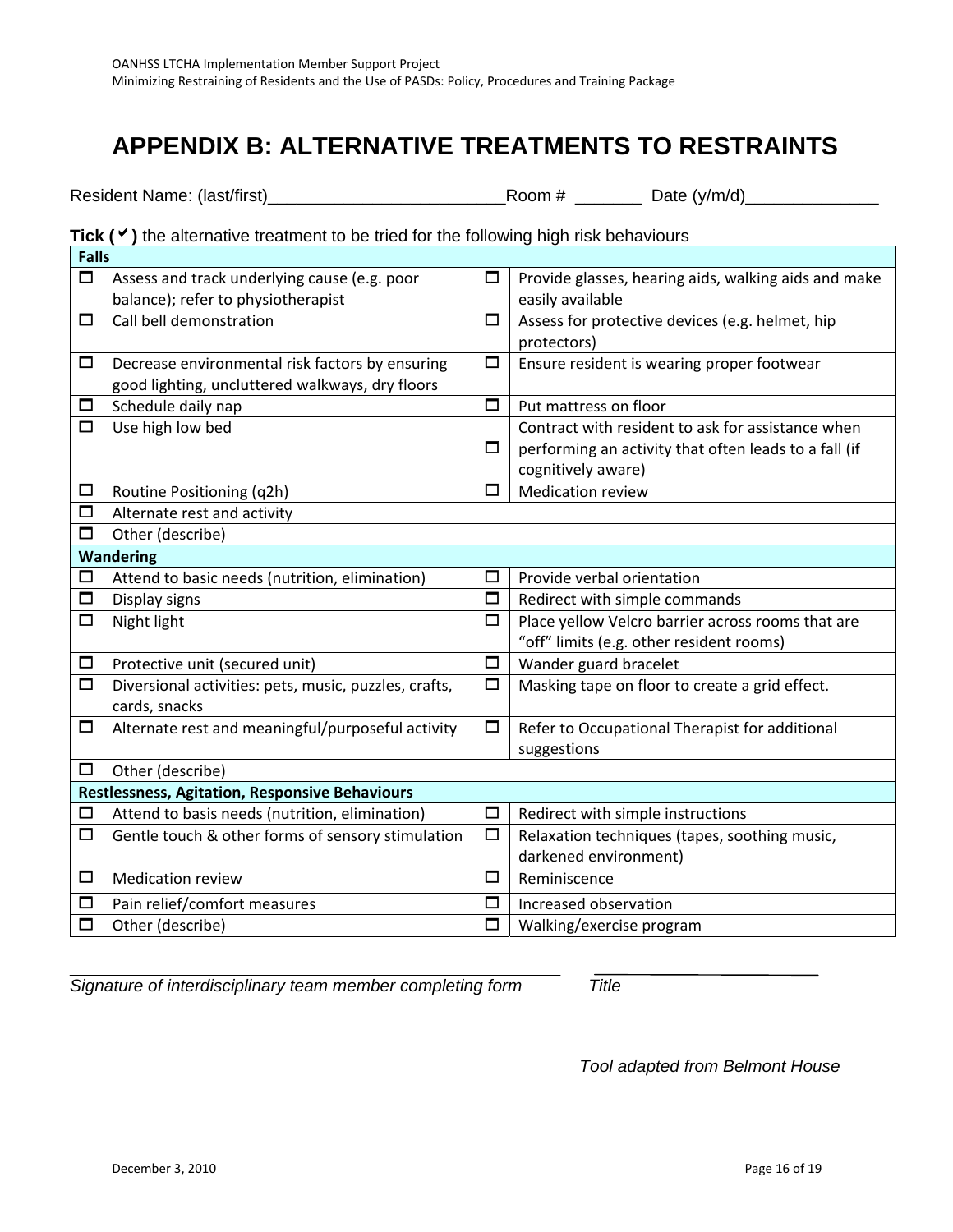## <span id="page-16-0"></span>**APPENDIX C: PHYSICAL RESTRAINT MONITORING RECORD**

For Appendix C: Physical Restraint Monitoring Record, see attached spreadsheet (Microsoft Excel file) included in this package (tool adapted from Belmont House).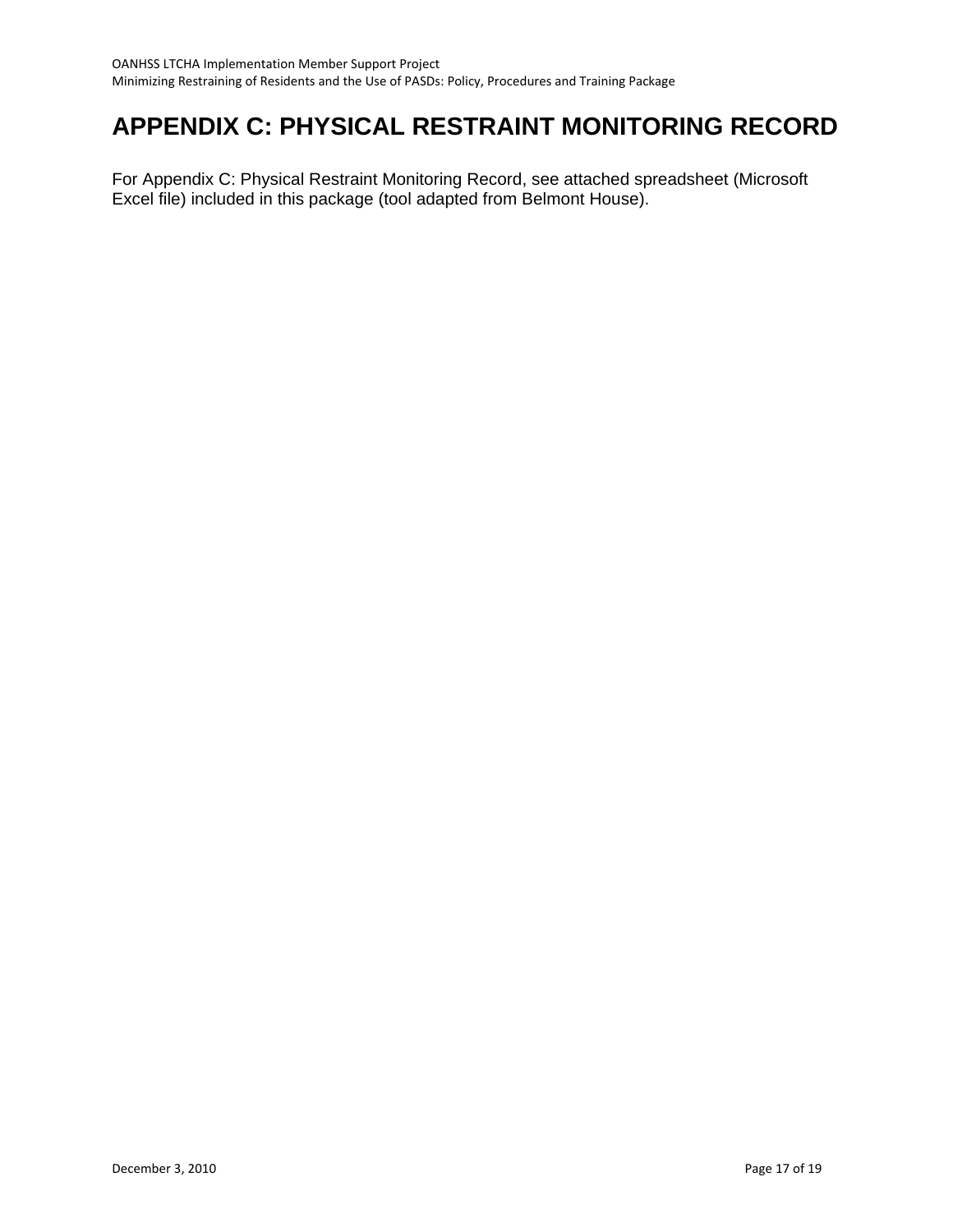## <span id="page-17-0"></span>**APPENDIX D: RESTRAINT AUDIT TOOL**

For Appendix D: Restraint Audit Tool, see attached spreadsheet (Microsoft Excel file) included in this package (tool adapted from Regional Municipality of Durham).